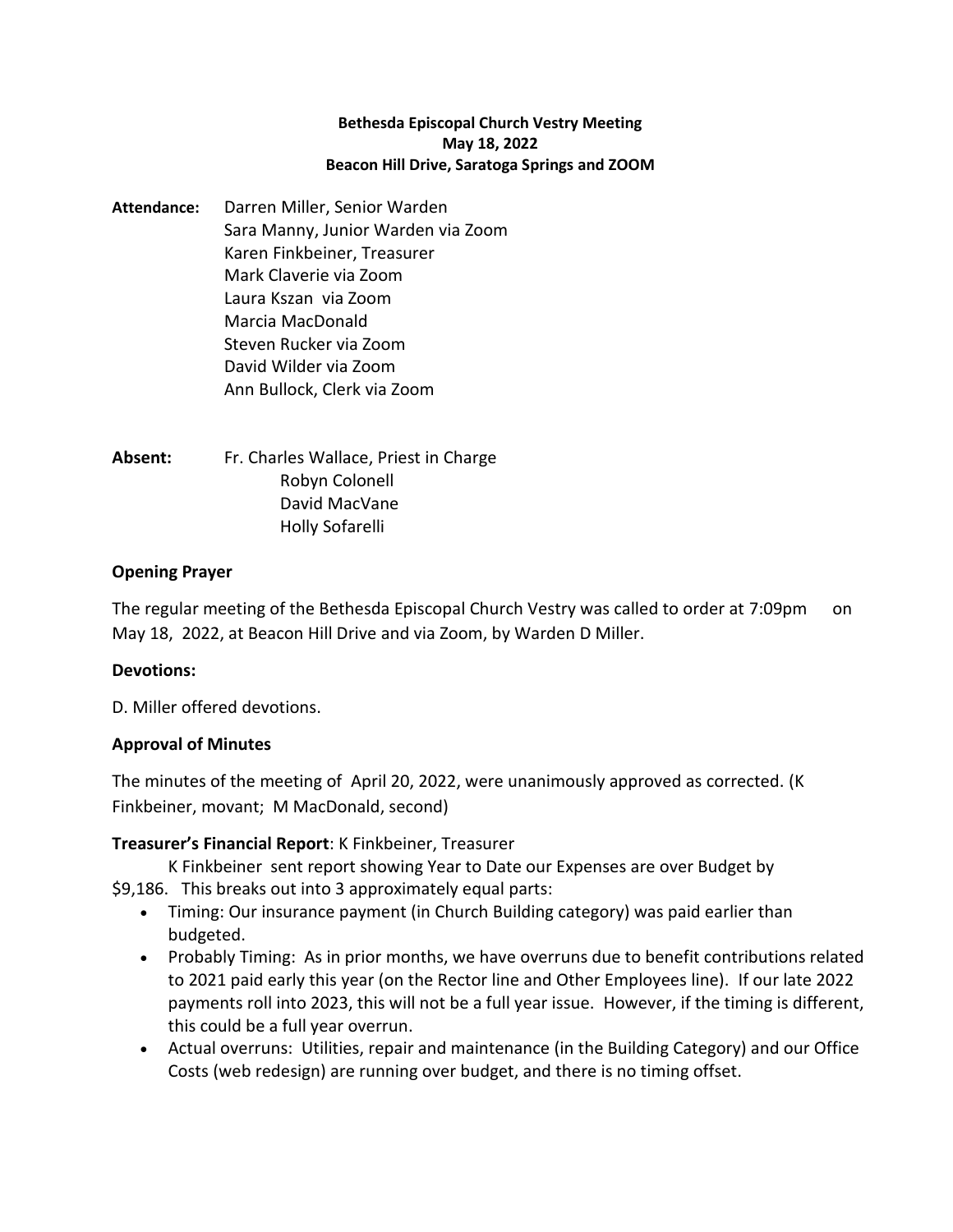Given the risk that some of the timing issues will not reverse late in the year, and that our budget contains a Full Year Deficit, we will need to continue to manage our expense run rate tightly. Two pension items (rector and other employee costs) were carried into 2022 from 2021. This expense will level out, if it is carried into 2023 (otherwise, we will be over budget on this.) The church building is over budget and utilities are running over budget –expect to be over budget all year. Expenses are currently over budget by \$9000 and, while some may level off, we continue to expect a deficit.

Year to date Pledge and Plate is slightly over budget. Some of this is early payment on Full Year pledges, but it is still a positive result. Some special contributions (fuel, funeral, etc) are running slightly ahead of budget too. It is not a bad situation, bur we need to keep a close eye on expenses.

M MacDonald moves and D Miller seconds acceptance of the financial report.

Capital Account: current unrestricted capital accounts \$1.12M. There are some smaller restricted capital accounts. From the capital account, we have done the grinder pump project; making interim payments on the roof project and plan to take care of the fire exit/stained glass window in the sacristy door. We expect to have about \$600 thousand left after all current projects have been finished.

## **Churchwardens' Report:**

## **Senior Warden:** D. Miller

Barbara Latzko has elected to resign; a group of volunteers will cover the office for now and we will look for a permanent staff person. There has been an individual who has expressed interest.

### **Junior Warden:** S Manny

S Manny is the point person for the volunteer staffing; will have a gift card for Barbara for a local restaurant as a thank you on her last day. Notice will be in the bulletin and website to let parish know of the change and that the office will be open on a more limited basis. Based on volunteer hours needed to cover the projects required, we will be in a better position to determine how many hours needed for a new staff hire. D Wilder noted that the staff position allows the church to be accessible: that is, answering phone and email inquiries from the parish and community is important. Expectation that the office will be open Tues through Thurs for the summer to cover continuing parish needs.

### **Commission Reports:**

# **Parish Life**: Summer Party:

R. Beck's wife cannot cater at this time, but may be an option in the future. Is it feasible to have an event at Golf and Polo, asks D Wilder. The area next to the church is still in rough shape. The objective would be to have activity around the church—and celebrate the completion of the roof. Issue is how to afford this—and have an event that is appealing to a wide cross section of the parish. Committee needs to meet to establish whether this is a fundraiser or a "friendraiser" to